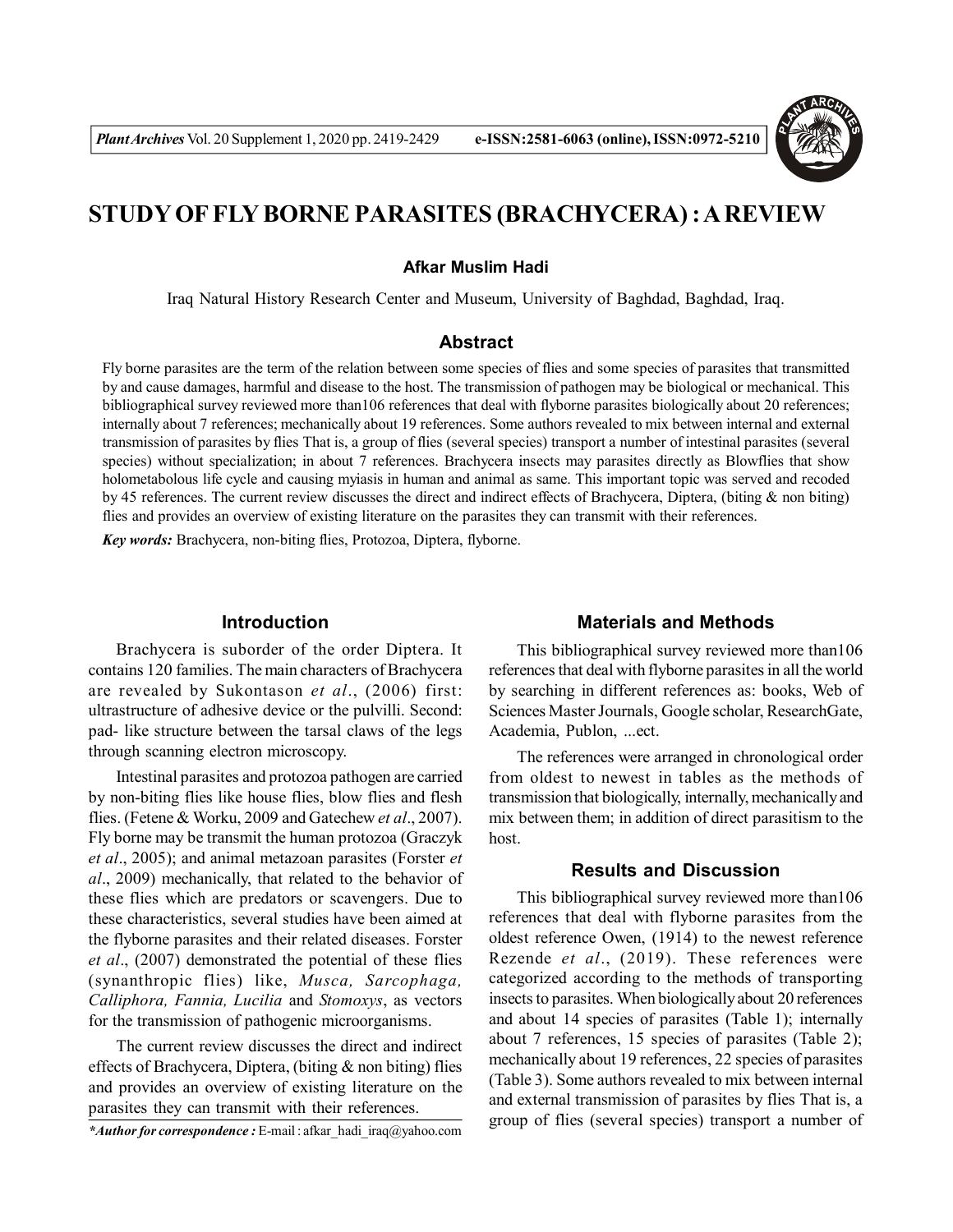|               | <b>Insect family</b> Insect genus | <b>Insect species Parasite group</b> |            | Parasite genus     | <b>Parasite species</b>  | Reference               |
|---------------|-----------------------------------|--------------------------------------|------------|--------------------|--------------------------|-------------------------|
| Glossinidae   | Glossina                          | sp.                                  | Protozoa   | Trypanosoma        | brucei                   | Owen,                   |
|               |                                   |                                      |            | Trypanosoma        | congolense               | (1914)                  |
|               |                                   |                                      |            | Trypanosoma        | vivax                    |                         |
| Tabanidae     | Chrysops                          | discalis                             | Protozoa   | Trypanosoma        | theileri                 | Francis & Mayne, (1921) |
| Glossinidae   | Glossina                          | sp.                                  | Protozoa   | <b>Trypanosoma</b> | rhodesiense              | Lamborn, (1933)         |
| Tabanidae     | Tabanus                           | thoracinus                           | Protozoa   | Trypanosoma        | congolense               | Poulton, $(1934)$       |
| Tabanidae     | Chrysops                          | distinctipennis                      | Nematoda   | Leo                | $l$ eo                   | Weyer & Zumpt, (1941)   |
| Glossinidae   | Glossina                          | sp.                                  | Protoza    | Trypanosoma        | theileri                 | Zumpt,                  |
| Tabanidae     | Tabanus                           | rubidus                              | Protozoa   | Trypanosoma        | evansi                   | (1949)                  |
| Tabanidae     | Tabanus                           | striatus                             | Protozoa   | Trypanosoma        | evansi                   |                         |
|               | Haematopota                       | sp.                                  | Nematoda   | Leo                | leo                      |                         |
|               | Chrysops                          | dimidiate                            | Nematoda   | Leo                | leo                      |                         |
|               | Chrysops                          | silacea                              | Nematoda   | Leo                | leo                      |                         |
| Muscidae      | <b>Musca</b>                      | domestica                            | Protozoa   | Toxoplasma         | gondi                    | Wallace,                |
|               | Chrysomya                         | megacephala                          | Protozoa   | Toxoplasma         | gondi                    | (1971)                  |
| Muscidae      | Stomoxys                          | calcitrans                           | Protozoa   | Trypanosoma        | evansi                   | Kadhim, (1980)          |
| Muscidae      | Musca                             | domestica                            | Protozoa   | Cryptosporidium    | parvum                   | Graczyk et al., (1999)  |
| Muscidae      | Musca                             | domestica                            | Protozoa   | Cryptosporidium    | Parvumwairi              | Clavel et al.,          |
|               |                                   |                                      |            | Cryptosporidium    |                          | (2002)                  |
| Muscidae      | <b>Muscina</b>                    | stabulans                            | Protozoa   | Herpetomonas       | mariadeanei              | Yoshida et al., (2007)  |
| Muscidae      | Stomoxys                          | calcitrans                           | Nematode   | Habronema          | microstoma               | Traversa et al., (2008) |
| Muscidae      | Stomoxys                          | calcitrans                           | Nematode   | Habronema          | $\overline{micro}$ stoma | Yarmut et al., (2008)   |
| Muscidae      | Stomoxys                          | Calcitrans                           | Protozoa   | Trypanosoma        | brucei                   | Mohammed                |
| Glossinidae   | Glossina                          | fuscipes                             | Protozoa   | Trypanosoma        | brucei                   | et al., (2010)          |
| Muscidae      | Musca                             | domestica                            | Protozoa   | Cryptosporidium    | parvum                   | Hadi,                   |
|               |                                   |                                      | Protozoa   | Cryptosporidium    | muris                    | (2011)                  |
|               |                                   |                                      | Protozoa   | Cyclospora         | cayetanensis             |                         |
| Muscidae      | Stomoxys                          | calcitrans                           | Protozoa   | Trypanosoma        | sp.                      | Hadi &                  |
|               |                                   |                                      | Protozoa   | <b>Babesia</b>     | sp.                      | Al Amery,               |
|               |                                   |                                      | Protozoa   | Theileria          | sp.                      | (2012)                  |
|               |                                   |                                      | Nematoda   | Microfilaria       | sp.                      |                         |
| Muscidae      | Stomoxys                          | calcitrans                           | Protozoa   | Trypanosoma        | evansi                   | Baldacchino             |
|               |                                   |                                      | Protozoa   | Trypanosoma        | brucei                   | et al., (2013)          |
|               |                                   |                                      | Protozoa   | Trypanosoma        | congolense               |                         |
|               |                                   |                                      | Protozoa   | Besnoitia          | besnoiti                 |                         |
|               |                                   |                                      | Protozoa   | Leishmania         | tropica                  |                         |
|               |                                   |                                      | Nematoda   | Onchocerca         | sp.                      |                         |
|               |                                   |                                      | Nematoda   | Dirofilaria        | sp.                      |                         |
|               |                                   |                                      | Nematoda   | Habronema          | microstoma               |                         |
|               |                                   |                                      | Rickettsia | Anaplasma          | marginale                |                         |
| Calliphoridae | Chrysomya                         | albiceps                             | Nematoda   | Ascaris            | lumriciodes              | Hadi,                   |
|               | Chrysomya                         | megacephala                          | Nematoda   | Strongyloides      | stericoralis             | (2013a)                 |
|               |                                   |                                      | Nematoda   | Trichuris          | sp.                      |                         |
|               |                                   |                                      | Cestoda    | Taenia             | sp.                      |                         |
|               |                                   |                                      | Protozoa   | Cryptosporidium    | parvum                   |                         |
|               |                                   |                                      | Protozoa   | Cryptosporidium    | muris                    |                         |
|               |                                   |                                      | Protozoa   | Cyclospora         | cayetanensis             |                         |
| Muscidae      | Musca                             | domestica                            | Protozoa   | Toxoplasma         | sp.                      | Hadi, (2013b)           |
| Tabanidae     | Ancala                            | sp.                                  | Protozoa   | Trypanosoma        | congolense               | Taioe                   |
|               | <b>Atylotus</b>                   | sp.                                  | Protozoa   | Trypanosoma        | theileri                 | et al., (2017)          |

**Table 1:** Parasites associated with Brachycera insects biologically.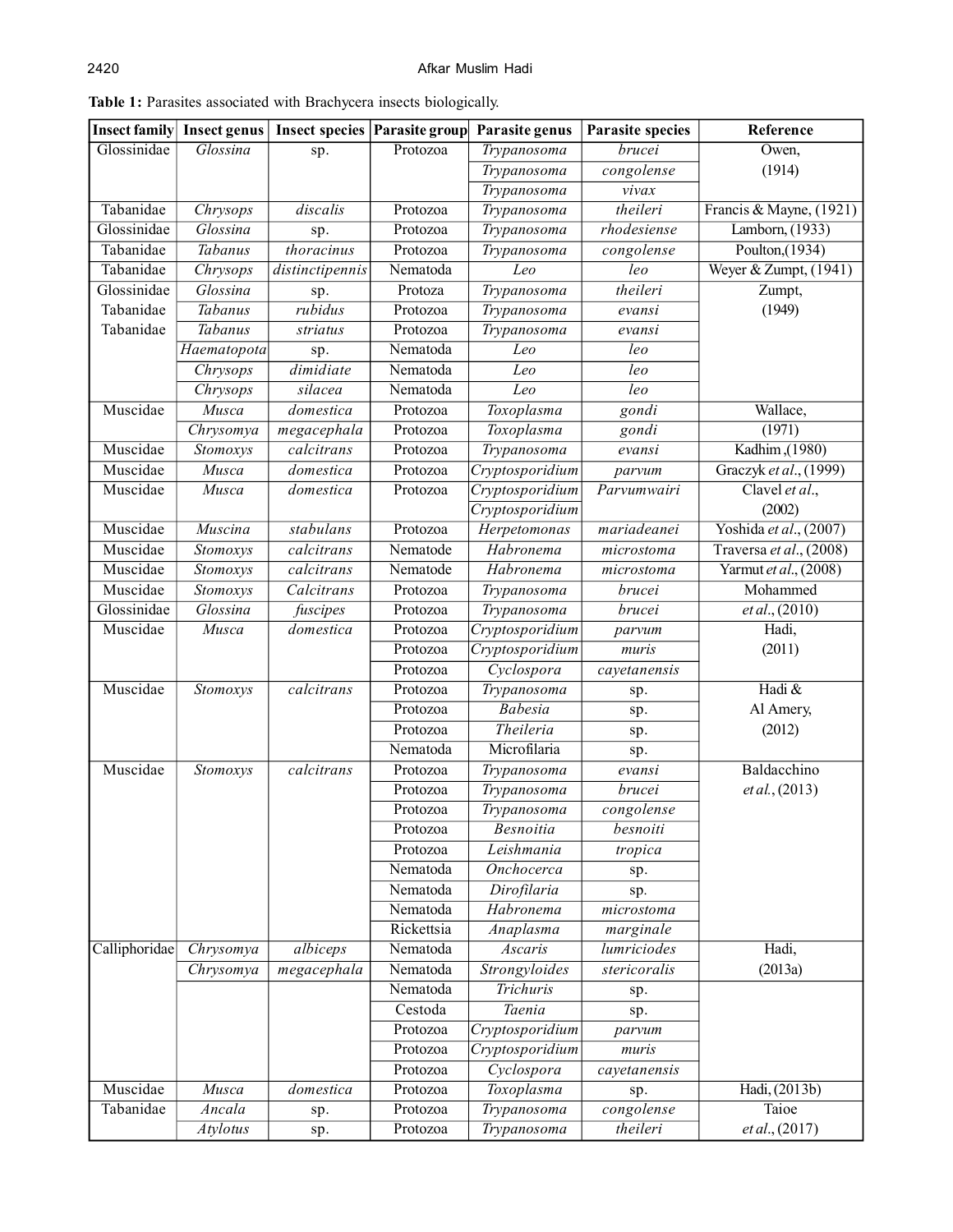|                |     |          | Insect family Insect genus   Insect species   Parasite group   Parasite genus | <b>Parasite species</b> | Reference |
|----------------|-----|----------|-------------------------------------------------------------------------------|-------------------------|-----------|
| Haematopota    | sp. | Protozoa | Trypanosoma                                                                   | brucei                  |           |
| Philoliche     | Sp. | Protozoa | <i>Babesia</i>                                                                | bigemina                |           |
| <b>Tabanus</b> | Sp. | Protozoa | <i>Theileria</i>                                                              | parva                   |           |
|                |     | Protozoa | <i>Besnoitia</i>                                                              | sp.                     |           |
|                |     | Nematoda | Leo                                                                           | leo                     |           |

**Table 5:** Brachycera insects parasites directly and cause Myiasis.

| <b>Insect family</b> | <b>Insect genus</b> | <b>Insect species</b> | Reference                                                                  |
|----------------------|---------------------|-----------------------|----------------------------------------------------------------------------|
| Calliphoridae        | Cochliomyia         | hominivorax           | Zumpt, (1965) Khalil, (1986) Erdmann & Khalil, (1986) Paraluppi et al.,    |
|                      |                     |                       | (1996) Maldonado & Centeno, (2003)                                         |
| Calliphoridae        | Chrysomya           | hezziana              | Zumpt, (1965)Paraluppi et al., (1996)Maldonado & Centeno, (2003)           |
| Calliphoridae        | Cochliomyia         | macellaria            | Zumpt, (1965)Paraluppi et al., (1996)Maldonado & Centeno, (2003)           |
| Calliphoridae        | Calliphora          | vicinarufi            | Teich and Myers, (1986)                                                    |
|                      | Chrysomya           | facies                |                                                                            |
| Calliphoridae        | Lucilia             | caesar                | McClellan, (1932)                                                          |
| Calliphoridae        | Lucilia             | cuprina               | Fine & Alexander, (1934) Paul et al., (2009) Tantawi et al.,               |
|                      |                     |                       | (2010) Kingu et al., (2012) Sanderman et al., (2014)                       |
| Calliphoridae        | Lucilia             | illustris             | Leclercq, $(1990)$                                                         |
| Calliphoridae        | Lucilia             | sericata              | Baer, (1931) Barnard, (1977) Sherman et al., (1995) Prete, (1997)          |
|                      |                     |                       | Mumcuoglu et al., (2001)Chambers et al., (2003)Horobin et al., (2003)      |
|                      |                     |                       | Bexfi et al., (2004)Horobin et al., (2005)Kerridge et al., (2005)          |
|                      |                     |                       | Huberman et al., (2007a)Huberman et al., (2007b)Barnes et al., (2010)      |
|                      |                     |                       | Ceøovský et al.,(2010)Kawabata et al.,(2010)Nigam et al., (2010)           |
|                      |                     |                       | Ceøovský et al., (2011) Kruglikova & Chernysh, (2011) Brown et al., (2012) |
|                      |                     |                       | Peck & Kirkup, (2012)Pritchard et al., (2012)Telford et al., (2012)        |
| Calliphoridae        | Phormia             | regina                | Baer, (1931)Horn et al., (1976)Robinson, (1933)Reames et al., (1988)       |
| Calliphoridae        | Protophormia        | terraenovae           | Leclercq, $(1990)$ Nuesch et al., $(2002)$                                 |
| Sarcophagidae        | Wohlfahrtia         | nuba                  | Grantham-Hill, (1933)Al-Misned, (2002a)                                    |
| Sarcophagidae        | Wohlfahrtia         | vigil                 | Robert & Davies, (2002)                                                    |
| Sarcophagidae        | Sarcophaga          | cistudinis            | Knipling, (1937)                                                           |
| Sarcophagidae        | <b>Bercaea</b>      | cruentata             | Al-Misned, (2000)                                                          |
| Sarcophagidae        | Parasarcophaga      | ruficomis             | Al-Misned, (2002b)                                                         |
| Sarcophagidae        | Sarcophaga          | bullata               | Dacko, $(2011)$                                                            |
| Muscidae             | Musca               | domestica             | Grantham-Hill, (1933)                                                      |

intestinal parasites (several species) without specialization; in about 7 references, 15 species of parasites (Table 4).

Some of authors revealed to the internal transmission of parasites by flies which their gut contents were found to carry more intestinal parasites than the body surface of flies. The current study counted about seven references that deal about internally transition of parasites by flies, that arranged in chronological order from oldest to newest. Table 2.

Ingestion and defecation of parasites is one of the potential routes of contamination and maintained for a certain periods of time, (Crosskey & Lane, 1993). In addition of the mechanical transmission by the external flies' surface body was discussed by many authors and researchers as in Table 3. Another authors, revealed to mix the methods of transmission under the title: external

and internal transmission parasites by different species of flies together that belong to different genus and different families as in Table 4. The synanthropic insects such as flies have feeding mechanisms and filthy breeding habits make them efficient vectors and transmitters of human enteric protozoan parasites, (Majewska, 1986). Flies have ability to transmit eggs, cyst and oocyst by regurgitation within 30 minute of ingestion, (Dipeolu, 1977).

And therefore, flies are concern the source of human food contamination with the pathogens they carry when landing on it.

The external surface of flies body contain hairs; It can transport parasites that stick to hair while standing on dirt, that called Mechanical transmission. (Graczyk *et al*., 2000). This type of transport has been the focus of attention of many researchers, and the current study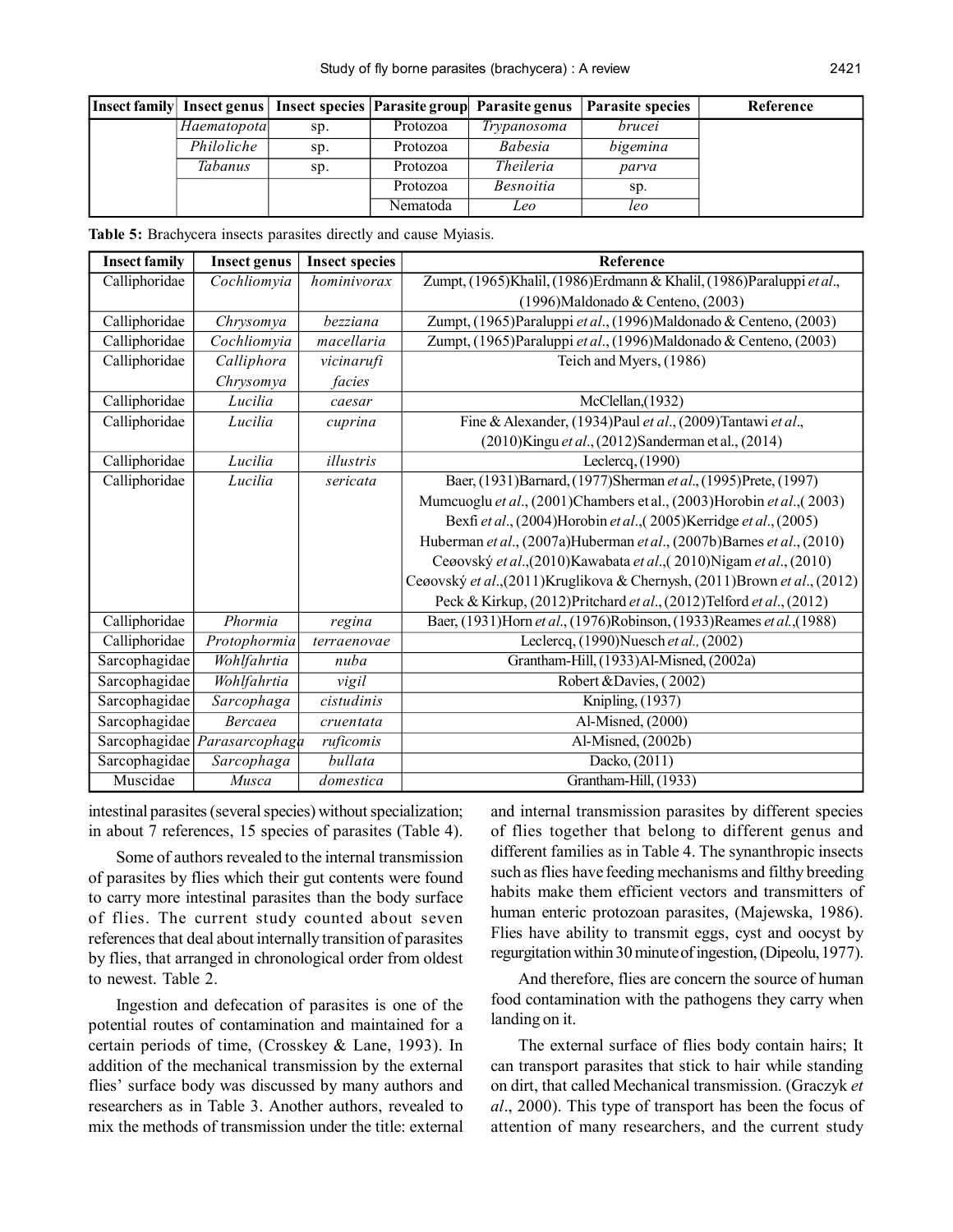| Thaddeus et $al$ , $(1999)$<br>Al-Kailani et al., (2001)<br>Doiz et al., $(2000)$<br>Oyerinde, (1976)<br>Hadi, (2013c)<br>Khamesipour<br>et al., (2018)<br>Reference<br>Hadi, (2011) | <b>Status of parasites</b><br>promastigot<br>Schizont<br>Oocyst<br>Oocyst<br>Oocyst<br>Oocyst<br>Oocyst<br>Oocyst<br>Oocyst<br>Oocyst<br>larvae<br>Cyst<br>Egg<br>Egg<br>Egg<br>$E_{gg}$<br>Egg | Parasite species<br>lumbrecoides<br>cayetanensis<br>cayetanensis<br>caninum<br>lambilia<br>parvum<br>parvum<br>parvum<br>muris<br>muris<br>sp.<br>sp.<br>sp.<br>sp.<br>sp.<br>sp.<br>sp. | Cryptosporidium<br>Cryptosporidium<br>Cryptosporidium<br>Cryptosporidium<br>Cryptosporidium<br>Cryptosporidium<br>Parasite genus<br>$\emph{Typana}$ soma<br>Ancylostoma<br>Cyclospora<br>Cyclospora<br>Trichuris<br>Thieleria<br>Trichuris<br>Toxocara<br>Giardia<br>Ascaris<br>Ascaris | Parasite group<br>Nematode<br>Nematode<br>Nematode<br>Nematode<br>Nematode<br>Nematode<br>Protozoa<br>Protozoa<br>Protozoa<br>Protozoa<br>Protozoa<br>Protozoa<br>Protozoa<br>Protozoa<br>Protozoa<br>Protozoa<br>Protozoa | Insect species<br>domestica<br>domestica<br>domestica<br>domestica<br>domestica<br>domestica<br>africa | Insect genus<br>Sarcophagidae   Sarcophaga<br>Musca<br>Musca<br>Musca<br>Musca<br>Musca<br>Musca |
|--------------------------------------------------------------------------------------------------------------------------------------------------------------------------------------|-------------------------------------------------------------------------------------------------------------------------------------------------------------------------------------------------|------------------------------------------------------------------------------------------------------------------------------------------------------------------------------------------|-----------------------------------------------------------------------------------------------------------------------------------------------------------------------------------------------------------------------------------------------------------------------------------------|----------------------------------------------------------------------------------------------------------------------------------------------------------------------------------------------------------------------------|--------------------------------------------------------------------------------------------------------|--------------------------------------------------------------------------------------------------|
|                                                                                                                                                                                      | Cyst<br>Egg                                                                                                                                                                                     | sp.                                                                                                                                                                                      | Hookworms<br>Entamoeba.                                                                                                                                                                                                                                                                 | Nematode<br>Protozoa                                                                                                                                                                                                       |                                                                                                        |                                                                                                  |
|                                                                                                                                                                                      |                                                                                                                                                                                                 |                                                                                                                                                                                          |                                                                                                                                                                                                                                                                                         |                                                                                                                                                                                                                            |                                                                                                        |                                                                                                  |
|                                                                                                                                                                                      |                                                                                                                                                                                                 |                                                                                                                                                                                          |                                                                                                                                                                                                                                                                                         |                                                                                                                                                                                                                            |                                                                                                        |                                                                                                  |
|                                                                                                                                                                                      |                                                                                                                                                                                                 |                                                                                                                                                                                          |                                                                                                                                                                                                                                                                                         |                                                                                                                                                                                                                            |                                                                                                        |                                                                                                  |
|                                                                                                                                                                                      |                                                                                                                                                                                                 |                                                                                                                                                                                          |                                                                                                                                                                                                                                                                                         |                                                                                                                                                                                                                            |                                                                                                        |                                                                                                  |
|                                                                                                                                                                                      |                                                                                                                                                                                                 |                                                                                                                                                                                          |                                                                                                                                                                                                                                                                                         |                                                                                                                                                                                                                            |                                                                                                        |                                                                                                  |
|                                                                                                                                                                                      |                                                                                                                                                                                                 |                                                                                                                                                                                          |                                                                                                                                                                                                                                                                                         |                                                                                                                                                                                                                            |                                                                                                        |                                                                                                  |
|                                                                                                                                                                                      |                                                                                                                                                                                                 |                                                                                                                                                                                          |                                                                                                                                                                                                                                                                                         |                                                                                                                                                                                                                            |                                                                                                        |                                                                                                  |
|                                                                                                                                                                                      |                                                                                                                                                                                                 |                                                                                                                                                                                          |                                                                                                                                                                                                                                                                                         |                                                                                                                                                                                                                            |                                                                                                        |                                                                                                  |
|                                                                                                                                                                                      |                                                                                                                                                                                                 |                                                                                                                                                                                          |                                                                                                                                                                                                                                                                                         |                                                                                                                                                                                                                            |                                                                                                        |                                                                                                  |
|                                                                                                                                                                                      |                                                                                                                                                                                                 |                                                                                                                                                                                          |                                                                                                                                                                                                                                                                                         |                                                                                                                                                                                                                            |                                                                                                        |                                                                                                  |
|                                                                                                                                                                                      |                                                                                                                                                                                                 |                                                                                                                                                                                          |                                                                                                                                                                                                                                                                                         |                                                                                                                                                                                                                            |                                                                                                        |                                                                                                  |
|                                                                                                                                                                                      |                                                                                                                                                                                                 |                                                                                                                                                                                          |                                                                                                                                                                                                                                                                                         |                                                                                                                                                                                                                            |                                                                                                        |                                                                                                  |
|                                                                                                                                                                                      |                                                                                                                                                                                                 |                                                                                                                                                                                          |                                                                                                                                                                                                                                                                                         |                                                                                                                                                                                                                            |                                                                                                        |                                                                                                  |
|                                                                                                                                                                                      |                                                                                                                                                                                                 |                                                                                                                                                                                          |                                                                                                                                                                                                                                                                                         |                                                                                                                                                                                                                            |                                                                                                        |                                                                                                  |
|                                                                                                                                                                                      |                                                                                                                                                                                                 |                                                                                                                                                                                          |                                                                                                                                                                                                                                                                                         |                                                                                                                                                                                                                            |                                                                                                        |                                                                                                  |
|                                                                                                                                                                                      |                                                                                                                                                                                                 |                                                                                                                                                                                          |                                                                                                                                                                                                                                                                                         |                                                                                                                                                                                                                            |                                                                                                        |                                                                                                  |
|                                                                                                                                                                                      |                                                                                                                                                                                                 |                                                                                                                                                                                          |                                                                                                                                                                                                                                                                                         |                                                                                                                                                                                                                            |                                                                                                        |                                                                                                  |
|                                                                                                                                                                                      |                                                                                                                                                                                                 |                                                                                                                                                                                          |                                                                                                                                                                                                                                                                                         |                                                                                                                                                                                                                            |                                                                                                        |                                                                                                  |

counted 19 references in this area, Table. 3.

Brachycera insects may parasites directly as Blowflies that show holometabolous life cycle; Female blowflies can deposit up to 2000 eggs in the mucous membrane of eyes, lips, ears and open wound in the warm – blooded animals; these eggs hatch to larvae (maggots) show vermiform appearance and necrophagous habits, (Donato & Liria, 2016); that causing myiasis in human and animal as same. This important topic was served and recoded by many researchers as in Table 5.

Some authors revealed to the index D, in particular with the introduced modification, would offer a useful measure of the potential disease transmission of the blowflies as Maldonado & Centeno (2003), they recorded the most important species in their area: *Calliphora vicina*, *Chrysomyia megacephala*, *Phaenicia sericata*, *Sarconesia chlorogaster*, *Chrysomyia albiceps*, *Chrysomyia macellaria*, *Musca domestica* and *Phaenicia cluvia*; without aimed to the species of parasites that transmission, so this information could be used to focus the effort toward the control of proper species.

Some authors used recent technique for detection of parasites from flies, as polymerase chain reaction assay (PCR) like: Clavel *et al*., (2002) who detected of Cryptosporidium DNA in *Musca domestica* by polymerase chain reaction assay specific for the 18S rRNA gene of *C. parvum* and *C. wairi*. As well, Mohammed *et al*., (2010) who detected of two species : *Trypanosoma brucei gambiense* and *T. b. rhodesiense* in two species of flies: *Glossina fuscipes* and *Stomoxys calcitrans* using (PCR) technique.

Because of the importance of this topic on economic projects in the field of animal husbandry or poultry, the authors discussed ways to control of the species of synanthropic flies, (Rezende *et al*., 2019 and Caleffe *et al*., 2019). Moreover, some researchers have touched on biological control that more suitable than chemical pesticides since it leaves no residue in nature and is harmless to human health, (Parra, 2002).

Because of the importance of this topic on public health in all community, the author (Hadi, 2009) discusses the special way (Detergents) to control of the some species of insects as flies.

# **Conclusion**

The current study reviewed the relationship between flies (Brachycera) and the parasites that transmitted biologically or mechanically from the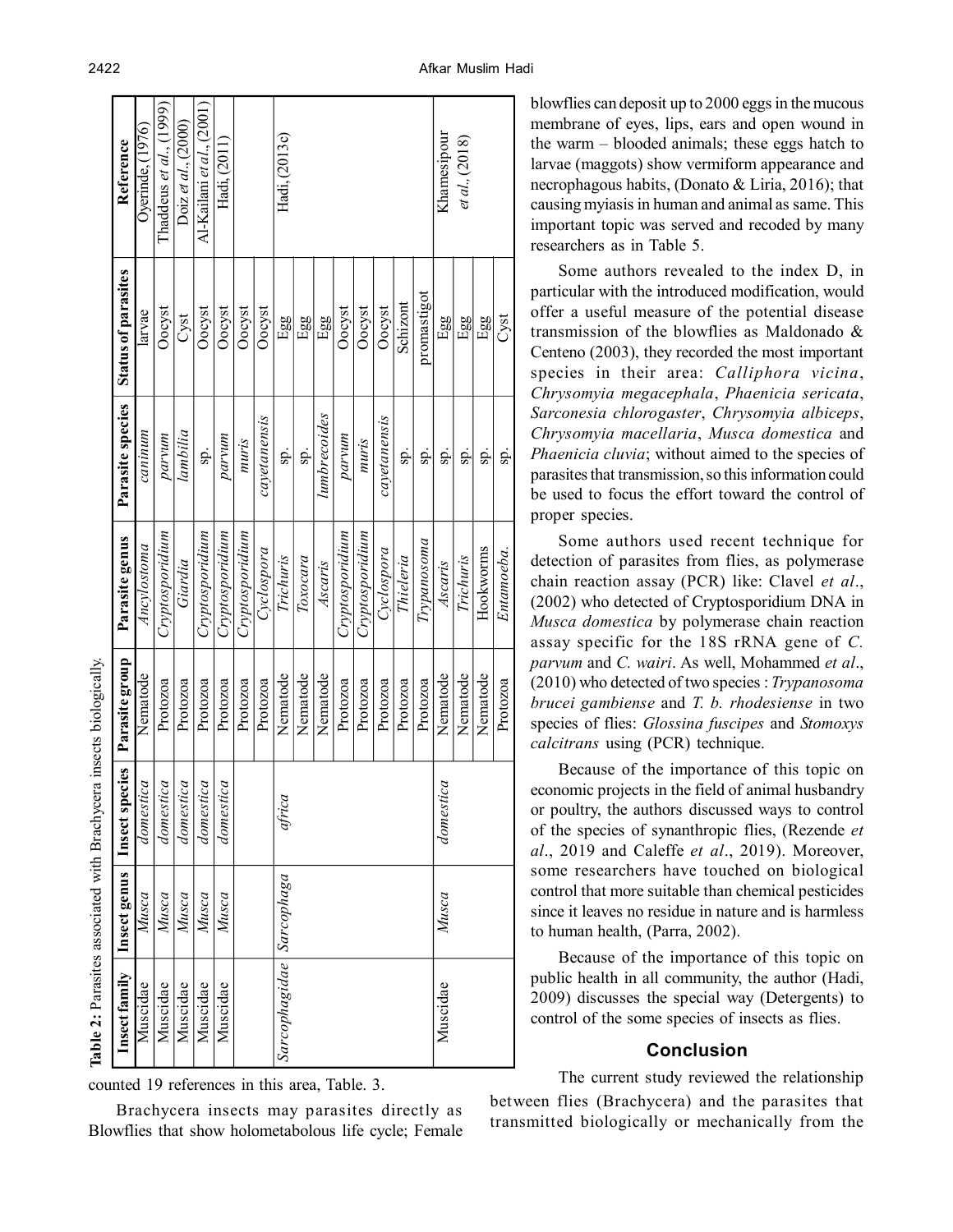| <b>Insect family</b> | <b>Insect genus</b>     | <b>Insect species</b> | Parasite group | Parasite genus   | <b>Parasite species</b> | Reference                 |
|----------------------|-------------------------|-----------------------|----------------|------------------|-------------------------|---------------------------|
| Muscidae             | Stomoxys                | calcitrans            | Protozoa       | Trypanosoma      | evansi                  | Bouet & Roubaud (1912)    |
| Muscidae             | Stomoxys                | calcitrans            | Protozoa       | Leishmania       | tropica                 | Berberian, (1938)         |
|                      | SarcophagidaeSarcophaga | libiali               | Cestoda        | Echinococcus     | granulosus              | Heinz & Brauns, (1955)    |
| Muscidae             | Stomoxys                | calcitrans            | Protozoa       | <b>Besnoitia</b> | besnoiti                | <b>Bigalke</b> , (1968)   |
| Muscidae             | Musca                   | domestica             | Protozoa       | Giardia          | lambilia                | Kasprzak and              |
|                      |                         |                       |                |                  |                         | Majewska, (1981)          |
| Muscidae             | Musca                   | domestica             | Protozoa       | Cryptosporidum   | parvum                  | Sterling et al., $(1987)$ |
|                      |                         |                       |                | Giardia          | lambilia                |                           |
| Muscidae             | Stomoxys                | calcitrans            | Protozoa       | Trypanosoma      | evansi                  | Mihok et al., (1995)      |
|                      |                         |                       |                | Trypanosoma      | vivax                   |                           |
|                      |                         |                       |                | Trypanosoma      | brucei                  |                           |
| Muscidae             | Stomoxys                | calcitrans            | Protozoa       | Trypanosoma      | evansi                  | Sumba et al., (1998)      |
|                      |                         |                       |                | Trypanosoma      | congolense              |                           |
| Muscidae             | Musca                   | domestica             | Protozoa       | Cryptosporidum   | parvum                  | Graczyk et al., (2000)    |
| Muscidae             | Musca                   | domestica             | Protozoa       | Entamoeba        | histolytica             | Pai et al., (2003)        |
| Muscidae             | Musca                   | domestica             | Protozoa       | Cryptosporidum   | parvum                  | Graczyk et al., (2005)    |
| Muscidae             | Stomoxys                | calcitrans            | Protozoa       | <b>Besnoitia</b> | besnoiti                | Lie'nard et al., (2010)   |
| Muscidae             | Musca                   | domestica             | Protozoa       | Entamoeba.       | histolytica             | Hadi, (2011)              |
|                      |                         |                       | Protozoa       | Entamoeba        | coli                    |                           |
|                      |                         |                       | Protozoa       | Iodamoeba        | sp.                     |                           |
|                      |                         |                       | Nematoda       | Ascaris          | lumbrecoides            |                           |
|                      |                         |                       | Nematoda       | Ascaridia        | sp.                     |                           |
|                      |                         |                       | Nematoda       | Strongyloides    | sp.                     |                           |
|                      |                         |                       | Nematoda       | Habronema        | sp.                     |                           |
| Muscidae             | Stomoxys                | calcitrans            | Protozoa       | Trypanosoma      | evansi                  | Baldacchino               |
|                      |                         |                       | Protozoa       | Trypanosoma      | vivax                   | et al., 2013              |
|                      |                         |                       | Protozoa       | Trypanosoma      | brucei                  |                           |
|                      |                         |                       | Protozoa       | Trypanosoma      | cogolence               |                           |
|                      |                         |                       | Protozoa       | <b>Besnoitia</b> | besnoiti                |                           |
|                      |                         |                       | Protozoa       | Leishmania       | tropica                 |                           |
|                      |                         |                       | Nematoda       | Habronema        | microstoma              |                           |
| Calliphoridae        | Chrysomya               | albiceps              | Nematoda       | Ancylostoma      | duodenal                | Hadi, (2013a)             |
| Calliphoridae        | Chrysomya               | megacephala           | Nematoda       | Ascridia         | sp.                     |                           |
|                      |                         |                       | Nematoda       | Ascaris          | lumriciodes             |                           |
|                      |                         |                       | Nematoda       | parascaris       | equirum                 |                           |
|                      |                         |                       | Nematoda       | Strongyloides    | stericoralis            |                           |
|                      |                         |                       | Nematoda       | Strongylus       | sp.                     |                           |
|                      |                         |                       | Nematoda       | Trichostrongylus | sp.                     |                           |
|                      |                         |                       | Nematoda       | Toxocara         | canis                   |                           |
|                      |                         |                       | Cestoda        | Taenia           | sp.                     |                           |
|                      |                         |                       | Protozoa       | Entamoeba        | sp.                     |                           |
|                      |                         |                       | Protozoa       | Iodomaeba        | butschlii               |                           |
| Muscidae             | Musca                   | domestica             | Protozoa       | Entamoeba        | histolytica             | Nwangwu                   |
|                      |                         |                       | Nematoda       | Hookwarm         | sp.                     | et al., (2013)            |
|                      |                         |                       | Nematoda       | Ascaris          | lumbrecoides            |                           |
|                      |                         |                       | Nematoda       | Trichuris        | trichiura               |                           |
| Fanniidae            | Fannia                  | scalaris              | Protozoa       | Entamoeba        | coli                    | Ogunniyi                  |
| Muscidae             | Musca                   | domestica             | Protozoa       | Entamoeba        | histolytica             | et al., (2015)            |
| Muscidae             | Calliphora              | stygia                | Cestoda        | Hookwarm         | sp.                     |                           |
|                      | Calliphora              | vicina                | Nematoda       | Strongyloides    | stercolaris             |                           |

|  |  |  | <b>Table 3:</b> Parasites associated with Brachycera insects mechanically. |
|--|--|--|----------------------------------------------------------------------------|
|  |  |  |                                                                            |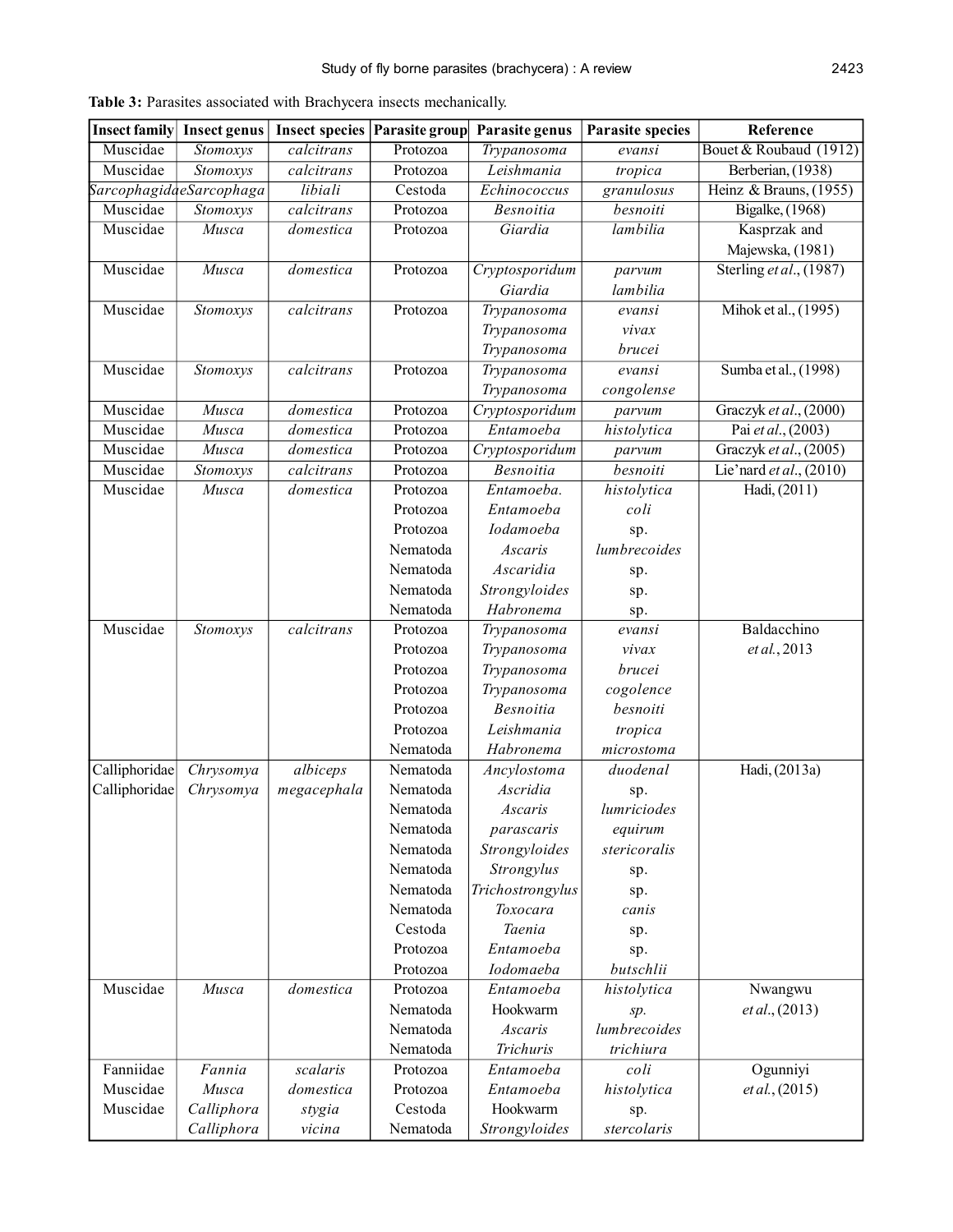| <b>Insect family</b> | <b>Insect genus</b> | <b>Insect species</b> | Parasite group | Parasite genus     | <b>Parasite species</b> | Reference                |
|----------------------|---------------------|-----------------------|----------------|--------------------|-------------------------|--------------------------|
|                      | Lucilia             | illustris             | Nematoda       | Ascaris            | lumbrecoides            |                          |
|                      | Tricholioprocta     | hardyi                | Trematoda      | Fasciola           | hepatica                |                          |
|                      | Sarcophaga          | haemorrhoidalis       | Cestoda        | Taenia             | SD.                     |                          |
|                      | Musca               | vetustissima          | Nematoda       | Enterobius         | vermicularis            |                          |
|                      | Hermetia            | illuscens             | Cestoda        | Echinostoma        | sp.                     |                          |
| Muscidae             | Musca               | domestica             | Acari          | <i>Macrocheles</i> | sp.                     | Rezende                  |
|                      |                     |                       | Acari          | Fuscoropoda        | sp.                     | <i>et al.</i> , $(2019)$ |
| Sarcophagidae        | Sarcophaga          | africa                | Trematoda      | Paramphistomum     | sp.                     | Hadi, (2013c)            |
|                      |                     |                       | Nematode       | Ascaris            | vitulorium              |                          |
|                      |                     |                       | Nematode       | Strongyloides      | westri                  |                          |
|                      |                     |                       | Cestoda        | <b>Taenia</b>      | sp.                     |                          |

literatures and references. Many groups of parasites were recording as Protozoa, Nematoda, Cestoda, Trematoda and Acari; In addition of parasitism of some species of flies directly attached by their larvae and cause Myiasis.

### **References**

- Al-Misned, F.A.M. (2000). "Developmental time, mortality and weight of the immature fleshfly *Bercaea cruentata* (Diptera: Sarcophagidae) larvae exposed to mercury". *Agric. Sci.,* **5(2):** 63-67.
- Al-Misned, F.A.M. (2002a). Effects of Larval Population Density on the Life Cycle of Flesh Fly, *Wohlfahrtia nuba* (Wiedemann) (Diptera: Sarcophagidae). *Saudi J. Biol. Sci.,* **9(2):** 140-148.
- Al-Misned, F.A.M. (2002b). Effect of the amount of food given to the larvae on the life cycle of *Parasarcophaga (Liopygia) ruficomis (F.). J. EgJJpt. Soc. Parasito.,* **32(1):** 179-190.
- Al-Kailani, B.A., A.Y. Yakoob, F.Sh. Kadum and J.K. Ali (2001). Role of some insects in Prevalence of *Cryptosporidium sp. Al-Taqani J.,* **15:** 7-11.
- Baer, W.S. (1931). The treatment of osteomyelitis with the maggot (larva of the blowfl y). *J. Bone Joint Surg.,* **13:** 438–475.
- Baldacchino, F., V. Muenworn, M. Desquesnes, F. Desoli, T. Charoenviriyaphap and G. Duvallet (2013). Transmission of pathogens by Stomoxys flies (Diptera, Muscidae): a review. *Parasite,* **20(26):** 1-13.
- Barnard, D.R. (1977). Skeletal- muscular mechanisms of the larva of *Lucilia sericata* (Meigen) in relation to feeding habit. *Pan-Pac Entomol.,* **53:** 223–229.
- Barnes, K.M., D.E. Gennard and R.A. Dixon (2010). An assessment of the antibacterial activity in larval excretion/ secretion of four species of insects recorded in association with corpses, using *Lucilia sericata* Meigen as the marker species. *Bull. Entomol. Res.,* **100:** 635–640.
- Berberian, D.A. (1938). Successful transmission of cutaneous leishmaniasis by the bites of *Stomoxys calcitrans*. *Pro. Soci. Exp. Bio. Med.,* **38:** 254–256.
- Bigalke, R.D. (1968). New concepts on the epidemiological

features of bovine besnoitiosis as determined by laboratory and field investigations. *Onderstepoort J. Vet. Res.,* **35:** 3–137.

- Bexfi, A., Y. Nigam, S. Thomas and N.A. Ratcliffe (2004). Detection and partial characterization of two antibacterial factors from the excretions/secretions of the medicinal maggot *Lucilia sericata* and their activity against methicillin-resistant *Staphylococcus aureus* (MRSA). *Microbes. Infect.,* **6:** 1297–1304.
- Brown, A., A. Horobin, D.G. Blount, P.J. Hill, J. English, A. Rich, P.M. Williams and D.I. Pritchard (2012). Blow fly *Lucilia sericata* nuclease digests DNA associated with wound slough/eschar and with *Pseudomonas aeruginosa* biofilm. *Med. Vet. Entomol.,* **26(4):** 432–439.
- Bouet, G. and E. Roubaud (1912). Expe'riences de transmission des trypanosomiases animales d'Afrique occidentale francPþaise par les stomoxes. *Bulletin de la Socie'te' de Pathologie Exotique*, **5:** 544–550.
- Caleffe, R.R.T., S.R. de Oliveira, R.P. Schoffen, V.A.O. Junior and H. Conte (2019). Biological control of Diptera Calliphoridae: A review. *Journal of the Entomological Research Society,* **21(2):** 145-155.
- Ceøovský, V., J. Zdárek, V. Fucík, L. Monincová, Z. Voburka and R. Bém (2010). Lucifensin, the longsought antimicrobial factor of medicinal maggots of the blowfly *Lucilia sericata*. *Cell Molecular Life Sciences*, **67:** 455–466.
- Ceøovský, V., J. Slaninová, V. Fuèík, L. Monincová, L. Bednárová, P. Maloò and J. Stokrová (2011). Lucifensin, a novel insect defensin of medicinal maggots: synthesis and structural study. *Chembiochem.,* **12:** 1352–1361.
- Chambers, L., S. Woodrow, A.P. Brown, P.D. Harris, D. Phillipes, M. Hall, J.C.T. Church and D.I. Pritchard (2003). Degradation of extracellular matrix components by defi ned proteinases from the greenbottle larva *Lucilia sericata* used for the clinical debridement of non-healing wounds. *Br. J. Dermatol.,* **148:** 14–23.
- Clavel, A., O. Doiz, S. Morales, M. Varea, C. Seral, J. Castillo, J. Fleta, C. Rubio and R. Gomez-Lus (2002). House fly (*Musca domestica*) as a transport vector of *Cryptosporidium parvum*. *Folia Parasitol.,* **49:** 163-164.
- Crosskey, R.W. and R.P. Lane (1993). House flies, blow flies and their allies (calypterate Diptera). In: R.P. Lane, R.W. Crosskey, editors. Medical insects and arachnids. London: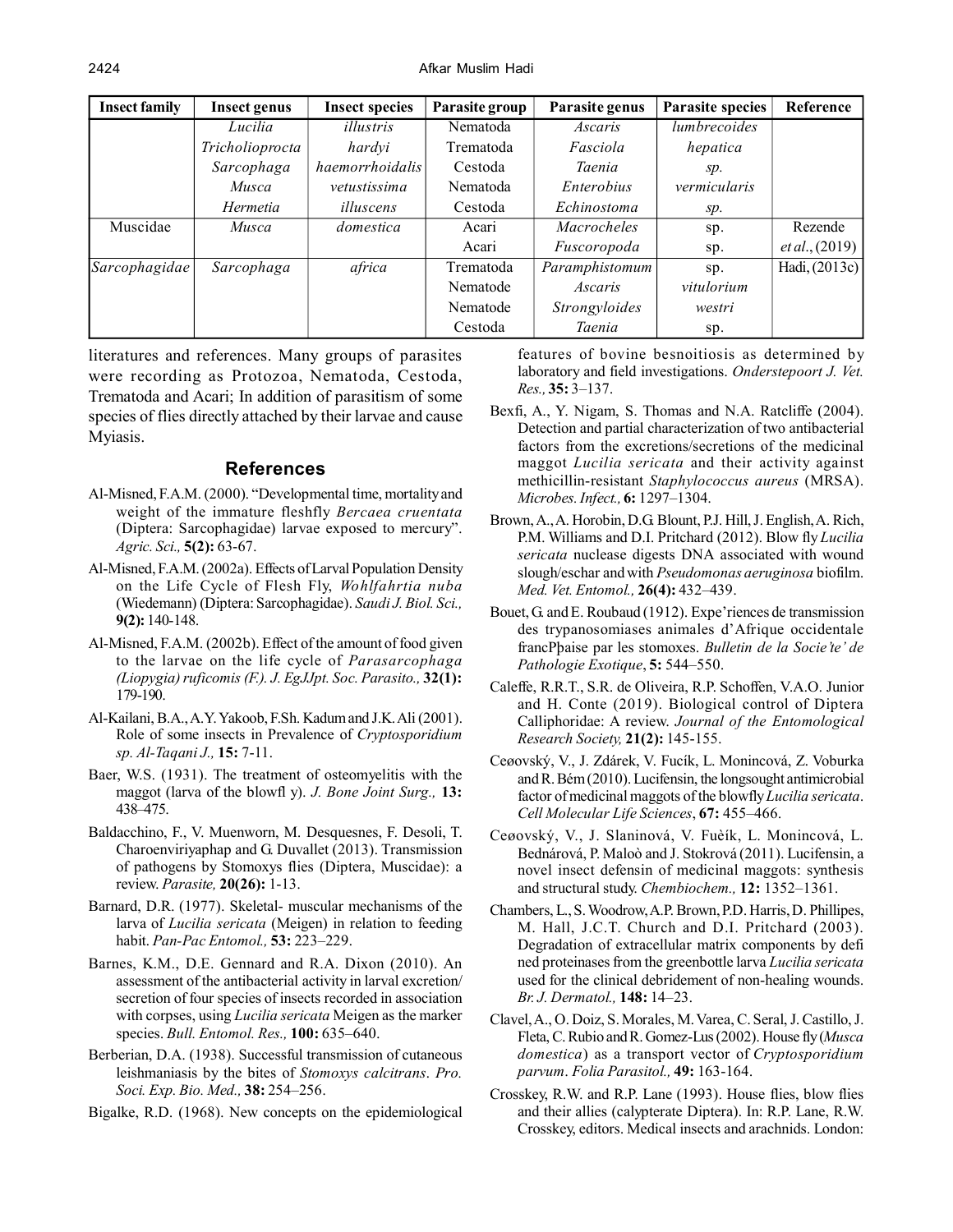| <b>Insect family</b> | <b>Insect genus</b> | <b>Insect species</b> | Parasite group | Parasite genus   | <b>Parasite species</b> | Reference      |
|----------------------|---------------------|-----------------------|----------------|------------------|-------------------------|----------------|
| Calliphoridae        | Chrysomia           | megacephala           | Nematoda       | Ancylostoma      | duodenale               | Harris &       |
|                      |                     |                       | Nematoda       | <b>Trichuris</b> | trichiura               | Down,          |
|                      |                     |                       | Nematoda       | Ascaris          | lumbrecoides            | (1946)         |
|                      |                     |                       | Cestode        | Hymenolepis      | diminuta                |                |
| Muscidae             | Musca               | domestica             | Nematoda       | Toxocaris        | leonine                 | Goddeeris,     |
|                      |                     |                       | Nematoda       | Ancylostoma      | caninum                 | (1980)         |
|                      |                     |                       | Nematoda       | Trichuris        | trichiura               |                |
|                      |                     |                       | Cestode        | Hymenolepis      | diminuta                |                |
|                      |                     |                       | Cestode        | Dipyledium       | caninum                 |                |
|                      |                     |                       | Cestode        | Taenia           | hydatigena              |                |
|                      |                     |                       | Cestode        | Taenia           | pisiformis              |                |
|                      |                     |                       | Cestode        | Taeniarhynchus   | saginatum               |                |
| Calliphoridae        | Chrysomya           | megacephala           | Nematoda       | Ascaris          | lumbrecoides            | Sulaiman       |
| Calliphoridae        | Chrysomya           | rufifacies            | Nematoda       | <b>Trichuris</b> | trichiura               | et al.,        |
| Sarcophagidae        | Sarcophaga          | sp.                   | Nematoda       | Necator          | americanus              | (1988)         |
| Muscidae             | Lispe               | leucospila            |                |                  |                         |                |
| Calliphoridae        | Lucilia             | cuprina               |                |                  |                         |                |
| Muscidae             | Musca               | sorbens               |                |                  |                         |                |
| Muscidae             | Musca               | domestica             | Protozoa       | Cryptosporidum   | parvum                  | Szostakowska   |
|                      |                     |                       | Protozoa       | Giardia          | lamblia                 | et al., (2004) |
| Muscidae             | Musca               | domestica             | Protozoa       | Chilomastrix     | mesnili                 | Nmorsia        |
| Fanniidae            | fannia              | scalaris              | Protozoa       | Cryptosporidum   | parvum                  | et al.,        |
| Calliphoridae        | Chrysomya           | putoria               | Protozoa       | Entamoeba        | histolytica             | (2006)         |
| Muscidae             | Ophyra              | leucostoma            | Protozoa       | Isospora         | belli                   |                |
|                      |                     |                       | Nematoda       | Ascaris          | lumbricoides            |                |
|                      |                     |                       | Trematoda      | Dicrocoelium     | hospes                  |                |
|                      |                     |                       | Nematoda       | Enterobius       | vermicularis            |                |
|                      |                     |                       | Nematoda       | Hookworm         | sp.                     |                |
|                      |                     |                       | Nematoda       | Strongloides     | stecoralis              |                |
|                      |                     |                       | Nematoda       | <b>Trichuris</b> | trichiura               |                |
| Calliphoridae        | Chrysomya           | rufifacies            | Nematoda       | Ascaris          | Lumbrecoides            | Getachew       |
| Muscidae             | Musca               | domestica             | Nematoda       | Trichuris        | trichiura               | et al., 2007   |
| Muscidae             | Musca               | sorbens               | Cestoda        | Hymenolepis      | nana                    |                |
| Calliphoridae        | Lucilia             | cuprina               | Cestoda        | Taenia           | sp.                     |                |
| Sarcophagidae        | Sarcophaga          | sp.                   | Nematode       | Strongyloides    | stercoralis             |                |
| Calliphoridae        | Calliphora          | vicina                | Protozoa       | Entamoeba        | histolytica             |                |
| Sarcophagidae        | Wohlfahrtia         | sp.                   | Protozoa       | Entamoeba        | dispar                  |                |
|                      |                     |                       | Protozoa       | Entamoeba        | coli                    |                |
|                      |                     |                       | Protozoa       | Cryptosporidium  | sp.                     |                |
|                      |                     |                       | Protozoa       | Giardia          | lamblia                 |                |
| Muscidae             | Musca               | domestica             | Nematoda       | Ascaris          | lumbrecoides            | Fetene &       |
| Muscidae             | Musca               | sorbens               | Nematoda       | Trichuris        | trichiura               | Worku,         |
| Calliphoridae        | Chrysomya           | rufifacies            | Nematoda       | Strongyloides    | stercoralis             | (2009)         |
| Calliphoridae        | Chrysomya           | bezziana              | Cestoda        | Hymenolepis      | nana                    |                |
| Calliphoridae        | Lucilia             | cuprina               | Cestoda        | Taenia           | sp.                     |                |
| Calliphoridae        | Calliphora          | vicina                | Protozoa       | Entamoeba        | histolytica             |                |
| Sarcophagidae        | Wohlfahrtia         | magnifica             | Protozoa       | Entamoeba        | dispar                  |                |
|                      |                     |                       | Protozoa       | Entamoeba        | coli                    |                |
|                      |                     |                       | Protozoa       | Cryptosporidium  | sp.                     |                |
|                      |                     |                       | Protozoa       | Giardia          | lamblia                 |                |

**Table 3:** Parasites associated with Brachycera insects mechanically.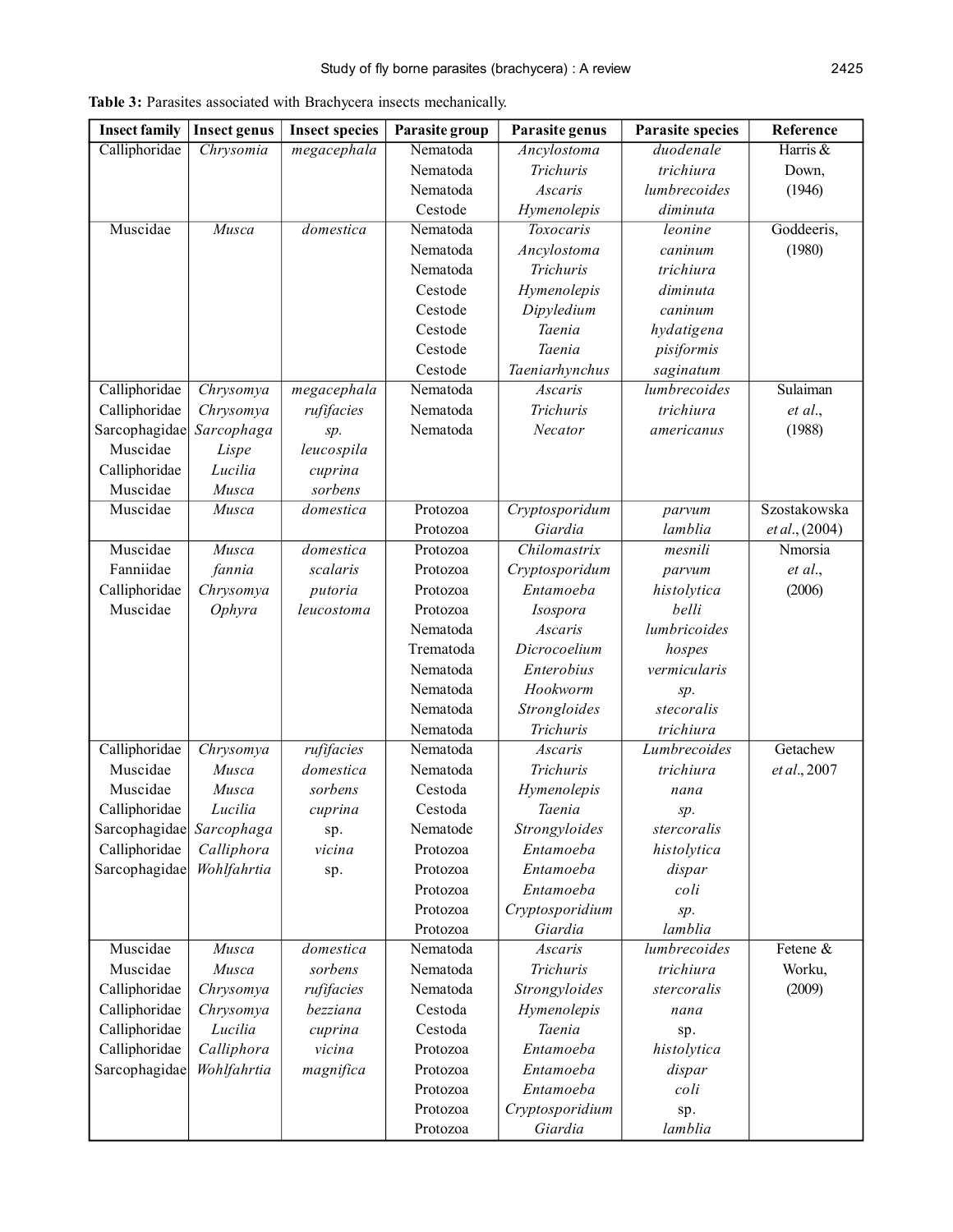*Chapman and Hall,* 403-428.

- Dacko, N.B.S. (2011). The Effect of Arsenic Trioxide on the Grey Flesh Fly *Sarcophaga bullata* (Diptera: Sarcophagidae) by A Thesis in Environmental Toxicology Submitted to the Graduate Faculty of Texas Tech University in Partial Fulfillment of the Requirements for the Degree of Master of Science.
- Dipeolu, O.O. (1977). Field and laboratory investigations into the roles of Musca speciesintransmission of intestinal parasitic cysts and eggs in Nigeria. *J. Hyg. Epidemiol. Microbiol. Immunol.,* **21:** 209-214.
- Doiz, O., A. Clavel, S. Morales, M. Varea, F.J. Castillo and C. Rubio (2000). House fly (*Muscadomestica*) as a transport vector of Gardia lamblia. *Folia Parasitol.,* **47:** 330-331.
- Donato, L.A. and J. Liria (2016). Vital statistics of *Chrysomya megacephala* (Fabricius, 1794) (Diptera: Calliphoridae) under different diets from Venezuela. *J. Entomol. Zool. Stud.,* **4(2):** 247-251.
- Erdmann, G.R. and S.K.W. Khalil (1986). Isolation and identification of two antibacterial agents produced by a strain of *Proteus mirabilis* isolated from larvae of the screwworm (*Cochliomyia hominivorax*) (Diptera: Calliphoridae). *Journal of Medical Entomology,* **23:** 208– 211.
- Fetene, T. and N. Worku (2009). Public health importance of non-biting cyclorrhaphan flies. *Trans. R. Soc. Trop. Med. Hyg.,* **103:** 187-91.
- Fine, A. and H. Alexander (1934). Maggot therapy- technique and clinical application. *J. Bone. Joint Surg.,* **16:** 572–582.
- Forster, M., S. Klimpel, H. Mehlhorn, K. Sievert, S. Messler and K. Pfeffer (2007). Pilot Study on Synanthropic Flies (E.G. *Musca*, *Sarcophaga, Calliphora, Fannia, Lucilia, Stomoxys*) as vectors of pathogenic microorganisms. *Parasitology Research*, **101(1):** 243-246.
- Forster, M., S. Klimpel and K. Sievert (2009). The house fly (*Musca domestica*) as a potential vector of metazoan parasites caught in a pig-pen in Germany. *Vet. Parasitol.,* **160:** 163-167.
- Francis, E. and B. Mayne (1921). *Publ. Hlth. Rep. Wash.,* **36:** 17- 38.
- Gatechew, S., G.M. Teshome, B. Erko, M. Balkew and G. Medhin (2007). Non-biting cyclorrhaphan flies (Diptera) as carriers of intestinal human parasites in slum areas of Addis Ababa, Ethiopia. *Acta Tropica.,* **103:** 186-194.
- Goddeeris, B. (1999). The role of insects in dispersing eggs of Tapeworms, in particular *Taeniarhynchus saginatum*. *Ann. Soc. Belge Med. trop.,* **60:** 195-201.
- Graczyk, T.K., M.R. Cranfield, R. Fayer and H. Bixler (1999). House flies (*Musca domestica*) as transport hosts of *Cryptosporidium parvum*. *Amer. J. Trop. Med. Hyg.,* **61:** 500-504.
- Graczyk, T.K., R. Fayer, R. Knight, B. Mhangami-Ruwende, J.M. Trout, A.J. Da Silva and N.J. Pieniazek (2000). Mechanical transport and transmission of *Cryptosporidium parvum* oocysts by wild filth flies. *Am. J. Trop. Med. Hyg.,* **63(3- 4):** 178-83.
- Graczyk, T.K., K. Ronald and T. Leena (2005). Mechanical Transmission of Human Protozoan Parasites by Insects. *Clin. Micro Rev.,* **18(1):** 128–132.
- Grantham-Hill, C. (1933). Preliminary note on the treatment of infected wounds with the larva of *Wohlfahrtia nuba* . *Trans. R. Soc. Trop. Med. Hyg.,* **27:** 93–98.
- Hadi, M.A. (2009). Effective of Detergents of some species of Lice and House insects. Egyptian Second International Conference in Chemistry: Chemistry for Human Needs. 9- 12 november 2009, Hurghada/Egypt. https:// www.researchgate.net/publication/320912035\_Effective\_ of Detergents of some species of Lice and House insects.
- Hadi, M.A. (2011). A study of prevalence of some parasites and protozoa from *musca domestica* in Baghdad. *Al-Anbar J. Vet. Sci.,* **4(2):** 88-92.
- Hadi, M.A. and A.M. Al-Amery (2012). Isolation and Identification of some blood parasites from midgut of stable fly (*Stomoxys calcitrans*). *AL-Qadisiya J. Vet. Med. Sci.,* **11(1):** 28-33.
- Hadi, M.A. (2013a). Isolation and Identification of Some Intestinal Parasites Eggs, Cysts and Oocysts From two Species of Diptera: Calliphoridae in Baghdad. *Ibn Al-Haitham Journal of Pure Applied Sciences,* **26(1):** 64-74.
- Hadi, M.A. (2013b). The role of *Musca domestica* in transmission of *Toxoplasma* in Baghdad. *J. Gene. Enviro. Res. Con.*, **1(3):** 124-127.
- Hadi, M.A. (2013c). Isolation and Identification of Intestinal parasites and protozoa from Flesh flies *Sarcophaga africa* in Baghdad. *Journal Science of Al-Nahrain University,* **16(3):** 214-223.
- Harris, A.H. and H.A. Downe (1946). Studies of the dissemination of cyst and ova of human intestinal parasites by flies in various locality of Guam. *Amer. J. Trop. Med.,* **26:** 789- 800.
- Heinz, H.J. and W. Brauns (1955). The ability of flies to transmit ova of *Echinoccocus granulosus* to human food. *South African J. Med. Sci.,* **20:** 131-132.
- Horn, K.L., A.H.J. Cobb and G.A. Gates (1976). Maggot therapy for subacute mastoiditis. *Arch. Otolaryngol.,* **102:** 377– 379.
- Horobin, A.J., K.M. Shakesheff, S. Woodrow, C. Robinson and D.I. Pritchard (2003). Maggots and wound healing: an investigation of the effects of secretions from *Lucilia sericata* larvae upon interactions between human dermal fi broblasts and extracellular matrix components. *Br. J. Dermatol.,* **148:** 923–933.
- Horobin, A.J., K.M. Shakesheff and D.I. Pritchard (2005). Maggots and wound healing: an investigation of the effects of secretions from *Lucilia sericata* larvae upon the migration of human dermal fi broblasts over a fi bronectin-coated surface. *Wound Repair Regen.,* **13:** 422– 433.
- Huberman, L., N. Gollop, K.Y. Mumcuoglu, C. Block and R. Galun (2007a). Antibacterial properties of whole body extracts and haemolymph of *Lucilia sericata* maggots. *J. Wound Care,* **16:** 123–127.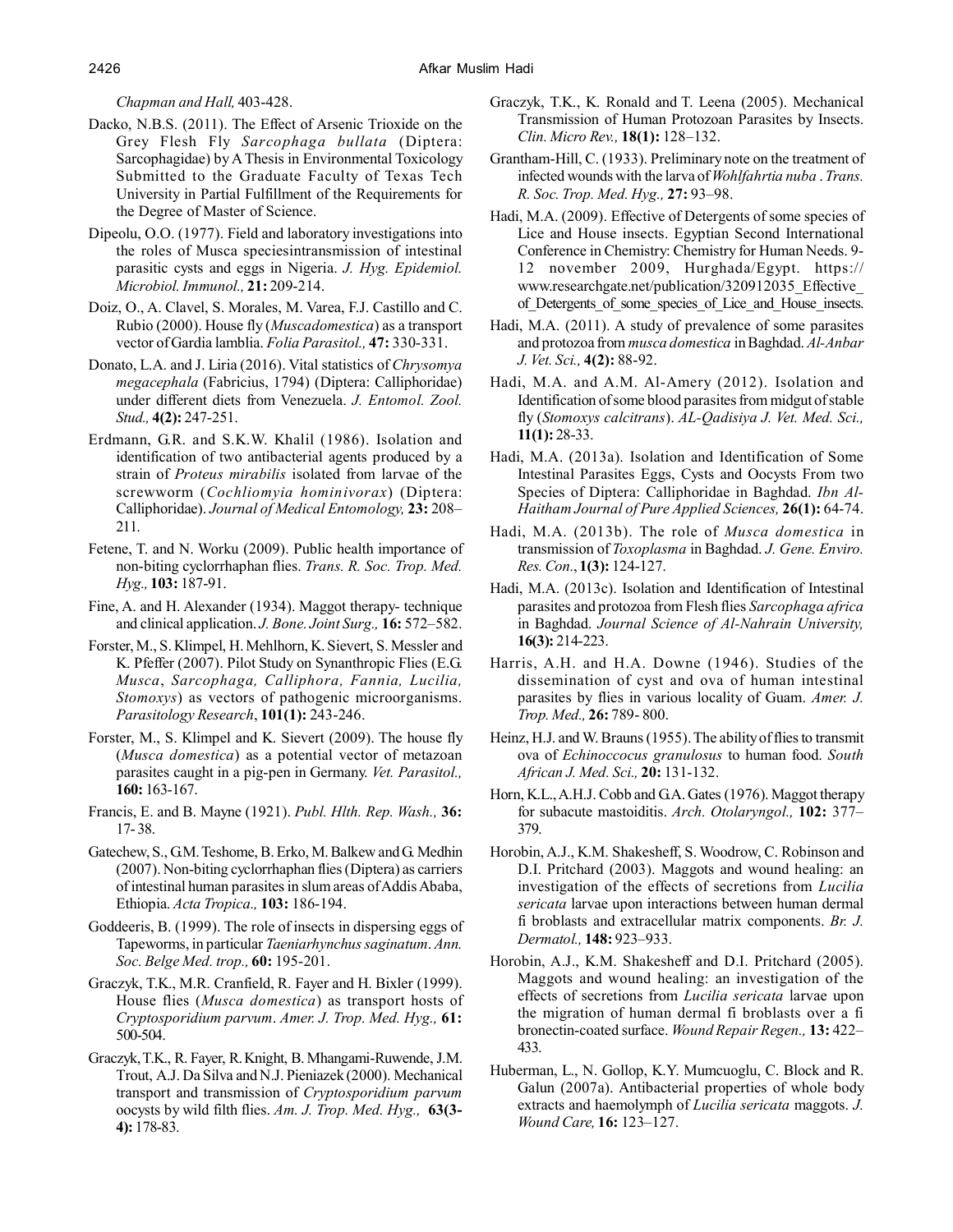- Huberman, L., N. Gollop, K.Y. Mumcuoglu, E. Breuer, S.R. Bhusare, Y. Shai and R. Galun (2007b). Antibacterial substances of low molecular weight isolated from the blowfly, *Lucilia sericata*. *Med. Vet. Entomol.,* **21:** 127– 131.
- Kasprzak, W. and A. Majewska (1981). Transmission of *Giardia* cysts. I. Role of flies and cockroaches. *Wiad. Parazytol.,* **27:** 555-563.
- Kadhim, F.Sh. (1980). The role of the Stable fly *Stomoxys calcitrans* L. in transmission of *Trypanosoma evansi* (Steel) in the mice and the effect of the gut of the fly on the parasite. A thesis of M.Sc. in Veterinary Medicine Baghdad University, pp.136.
- Kawabata, T., H. Mitsui, K. Yokota, K.I. Shino, K.O. Guma and S. Sano (2010). Induction of antibacterial activity in larvae of the blowfl y *Lucilia sericata* by an infected environment. *Med. Vet. Entomol.,* **24:** 375–381.
- Khamesipour, F., B.L. Kamran, H. Behnam and E.K. Tebit (2018). A systematic review of human pathogens carried by the housefly (*Musca domestica* L.). *BMC Public Health,* **18:** 1-15.
- Kerridge, A., H. Lappin-Scott and J.R. Stevens (2005). Antibacterial properties of larval secretions of the blowfly, *Lucilia sericata*. *Med. Vet. Entomol.,* **19:** 333–337.
- Kingu, H.J., S.K. Kuria, M.H. Villet, J.N. Mkhize, A. Dhaffala and J.M. Iisa (2012). Cutaneous myiasis: is *Lucilia cuprina* safe and acceptable for maggot debridement therapy? *J. Cosmet. Dermatol. Sci. Appl.,* **2:** 79–82.
- Knipling, E.F. (1937). The biology of *Sarcophaga cistudinis* Aldrich (Diptera), a species of Sarcophagidae parasitic on turtle and tortoises. *Proc. Ent. Soc. Wash.*, **39:** 91-101.
- Kruglikova, A.A. and S.I. Chernysh (2011). Antimicrobial compounds from the excretions of surgical maggots, *Lucilia sericata* (Meigen) (Diptera, Calliphoridae). *Entomol. Rev.,* **91:** 813–819.
- Lamborn, W.A. (1933). Ann. Med. Rep. Nyasald, p. 54. Cited by: Zumpt F (1949). Medical and Veterinary Importance of Horse-Flies. *South African Institute For Medical Research Johannesburg.* 359-362.
- Leclercq, M. (1990). Utilisation de larves de Dipteres maggot therapy – en medicine: historique et actualite. *Bull Annls Soc. belge. Entomol.,* **126:** 41–50.
- Lie'nard, E., A. Salem, C. Grisez, F. Pre'vot, J.P. Bergeaud, M. Franc, B. Gottstein, J.P. Alzieu, Y. Lagalisse and P. Jacquiet (2010). A longitudinal study of *Besnoitia besnoiti* infections and seasonal abundance of *Stomoxys calcitrans* in a dairy cattle farm of southwest France. *Veterinary Parasitology*, **177:** 20–27.
- Majewska, A.C. (1986). Verification of the theory of the role of synanthropic insects in the transmission of intestinal protozoa. *Przegl. Epidemiol.*, **40:** 300-303.
- Mihok, S., O. Maramba, E. Munyoki and J. Kagoiya (1995). Mechanical transmission of *Trypanosoma* spp. by African Stomoxyinae (Diptera: Muscidae). *Tropical Medicine and Parasitology*, **46:** 103–105.
- Mohammed, Y.O., M.M. Mohamed-Ahmed, T.K. Lubna, I.E.

Rayah (2010). Detection of *Trypanosoma brucei gambiense* and *T. b. rhodesiense* in *Glossina fuscipes fuscipes* (Diptera: Glossinidae) and Stomoxys flies using the polymerase chain reaction (PCR) technique in southern Sudan. *African Journal of Biotechnology*, **9:** 6408–6412.

- Maldonado, M.A. and N. Centeno (2003). Quantifying the potential pathogens transmission of the blowflies (Diptera: Calliphoridae). *Memorias do Instituto Oswaldo Cruz.*, **98(2):** 213-216.
- McClellan, N.W. (1932). The maggot treatment of osteomyelitis. *Can. Med. Assoc. J.,* **27:** 256–260.
- Mello, R.S., G.E.M. Borja and V.M. Aguiar-Coelho (2009). Exposure of a single host (*Chrysomya megacephala*) (Calliphoridae) to different quantities of female parasitoids (*Nasonia vitripennis*) (Pteromalidae). *Revista Brasileira de Entomologia*, **53(4):** 672-678.
- Mumcuoglu, K.Y., J. Miller, M. Mumcuoglu, M. Friger and M. Tarshis (2001). Destruction of bacteria in the digestive tract of the maggot of *Lucilia sericata* (Diptera: Calliphoridae). *J. Med. Entomol.,* **38:** 161–166.
- Nigam, Y., E. Dudley, A. Bexfield, A.E. Bond, J. Evans and J. James (2010). The physiology of wound healing by the medicinal maggot, *Lucilia sericata*. *Adv. Insect. Physiol.,* **39:** 39–81.
- Nmorsia, O.P.G., N.C.D. Ukwandub and G.E. Agbozelea (2006). Detection of some gastrointestinal parasites from four s synanthropic flies in Ekpoma. *Niger. J. Vect. Borne Dis.* **43:** 136-139.
- Nuesch, R., G. Rahm, W. Rudin, I. Steffen, R. Frei, T. Rufli and W. Zimmerli (2002). Clustering of bloodstream infections during maggot debridement therapy using contaminated larvae of *Protophormia terraenovae*. *Infection,* **30:** 306– 309.
- Nwangwu, U.C., A.E. Onyido, C.M. Egbuche, M.O. Iwueze and I.K. Ezugbo-Nwobi (2013). Parasites Associated with wildcaught houseflies in Awka metropololis. *IOSR J. Phar. Biol. Sci.,* **6(1):** 12-19.
- Ogunniyi, T., A. Joshua, S. Olajide and O.J. Oyelade (2015). Human Intestinal Parasites Associated with Non-biting Flies in Ile-Ife, Nigeria. *Journal of Medical and Biological Science Research,* **1(9):** 124-129.
- Oyerinde, J.P. (1976). The role of the house fly (*Musca domestica*) in the dissemination of hookworm. *Ann. Trop. Med. Parasitol.,* **70:** 455-62.
- Owen, G.E. (1914). J. Comp. Path., 27, p 259. Cited by: Zumpt (1949). Medical and Veterinary Importance of Horse-Flies. *South African Institute For Medical Research, Johannesburg* 359-362.
- Pai, H.H., Y.C. Ko and E.R. Chen (2003). Houseflies and cockroaches as intestinal mechanical disseminators of Entamoeba histolytica. *Acta. tropica.,* **87:** 355-359.
- Paraluppi, N.D., J.C. Vasconcelos, J.S. Aquino and E.G. Castellón and M.S.B. Silva (1996). Calliphoridae (diptera) in Manaus: IV. Bacteria isolated from blowflies collected in street markets. *Acta. Amazônica*, **26(1-2):** 93-96.